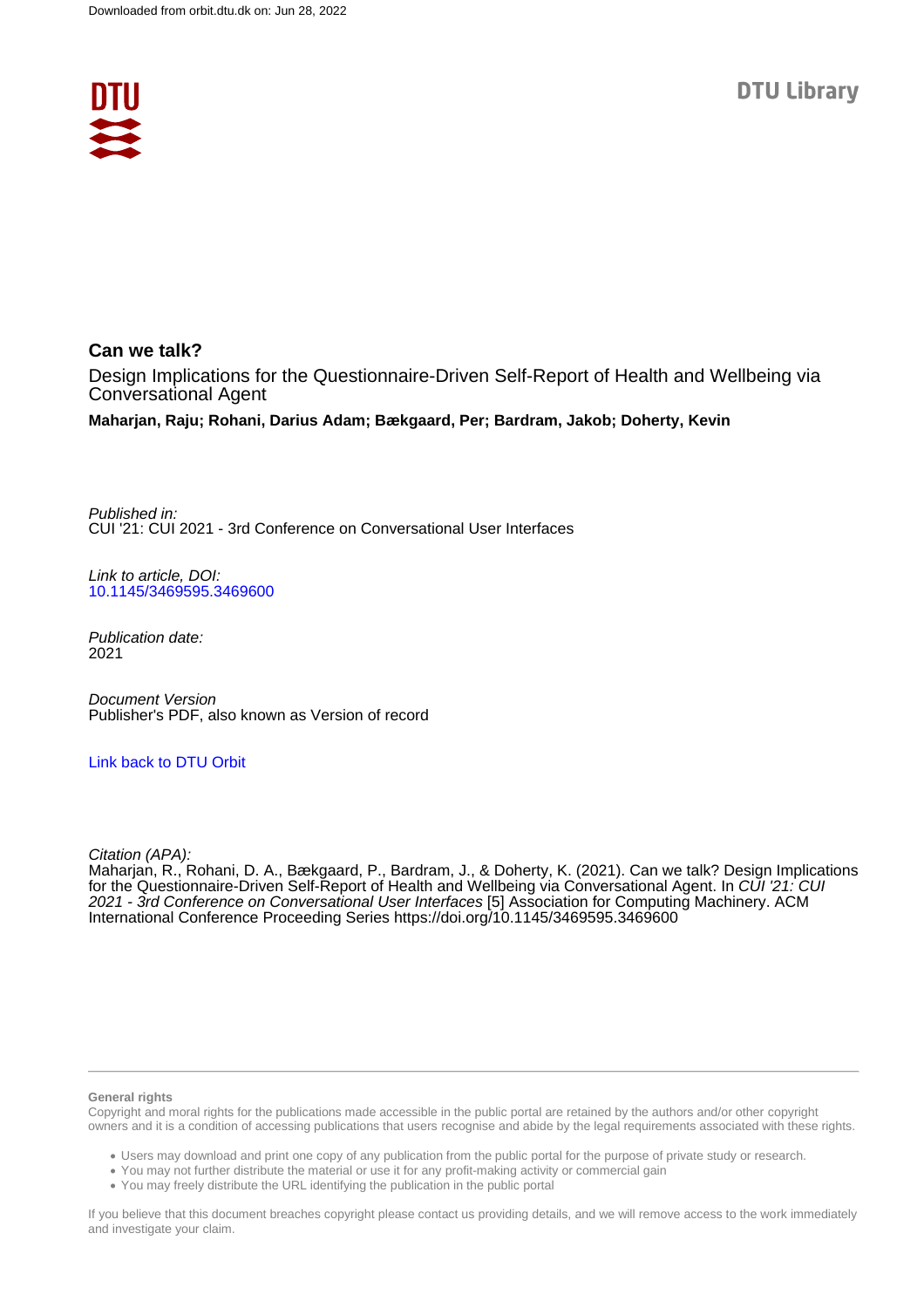# Can we talk? Design Implications for the Questionnaire-Driven Self-Report of Health and Wellbeing via Conversational Agent

Raju Maharjan Technical University of Denmark Kgs. Lyngby, Denmark rajm@dtu.dk

Darius Adam Rohani Technical University of Denmark Kgs. Lyngby, Denmark daroh@dtu.dk

Per Bækgaard Technical University of Denmark Kgs. Lyngby, Denmark pgba@dtu.dk

Jakob E. Bardram Technical University of Denmark Kgs. Lyngby, Denmark jakba@dtu.dk

## ABSTRACT

The growing popularity of smart-speakers in recent years has led to increased interest in the capacity of Conversational Agents (CAs) to support health and wellbeing. This extends to their potential to engage users in human-like conversations as means of gathering self-reported health data. Prior research has focused on the optimization of CAs for the collection of discrete responses to standardized questionnaires. Less research however, has investigated how a more conversational modality shapes what people recount of their wellbeing nor what they make of the experience. This paper presents the findings of a lab-based random assignment study contrasting 59 participants' experiences of two distinct designs of a CA named Sofia — each separately enabling discrete or open-ended responses to the World Health Organization-Five Wellbeing Index (WHO-5) questionnaire. Analysis of task completion times, Speech-System Interface Usability (SASSI) scores, and coherence between verbal and paper-based responses suggests that CAs can serve as a feasible means of gathering self-reported health data, although users report finding discrete response options more habitable (i.e. easier to grasp) than an open-ended alternative. We discuss the implications of these findings for the design of CAs to support the self-report of health and wellbeing, and highlight future research directions.

## CCS CONCEPTS

• Human-centered computing → User studies; Laboratory experiments.

#### KEYWORDS

conversational agent; voice user interface; conversational user interface; mental health; wellbeing; self-report; WHO-5; SASSI

CUI '21, July 27–29, 2021, Bilbao (online), Spain

© 2021 Association for Computing Machinery.

ACM ISBN 978-1-4503-8998-3/21/07. . . \$15.00

<https://doi.org/10.1145/3469595.3469600>

Kevin Doherty Technical University of Denmark Kgs. Lyngby, Denmark kevdoh@dtu.dk

#### ACM Reference Format:

Raju Maharjan, Darius Adam Rohani, Per Bækgaard, Jakob E. Bardram, and Kevin Doherty. 2021. Can we talk? Design Implications for the Questionnaire-Driven Self-Report of Health and Wellbeing via Conversational Agent. In 3rd Conference on Conversational User Interfaces (CUI '21), July 27–29, 2021, Bilbao (online), Spain. ACM, New York, NY, USA, [11](#page-11-0) pages. <https://doi.org/10.1145/3469595.3469600>

## 1 INTRODUCTION

Self-reports obtained via questionnaires such as the World Health Organization-Five Well-Being Index (WHO-5) and Patient Health Questionnaire (PHQ-9) are regarded as a valuable source of insight into peoples' subjective experiences, and an effective means of monitoring and assessing mental health and wellbeing [\[51\]](#page-11-1). Traditionally carried out using pen and paper, these questionnaires are increasingly administered via smartphones and myriad other graphical user interface (GUI) devices [\[17,](#page-11-2) [53\]](#page-11-3). Although these systems offer advantages in terms of ease of use and access, research points to the user burden associated with their use as a primary limitation of their user experience [\[47\]](#page-11-4), and particularly so for openended questionnaires given the additional time and effort required to formulate a response [\[8\]](#page-10-0). Such findings surface the need to attend to the design, and limitations, of a variety of self-report technologies in order to realize their potential to support understanding and care.

Indeed, self-report plays an essential role in our understanding of mental health and illness, yet itself comprises myriad forms of selfexpression and communication [\[17,](#page-11-2) [47\]](#page-11-4). Recognizing the close-knit relationship between mental health knowledge and self-expression therefore compels us to consider the value of alternative interaction media. Recent advancements in speech-enabled interfaces (e.g., Amazon Alexa and Google Assistant) suggest the potential of voice enabled Conversational Agent (CA) technologies, to enable more 'natural', 'human' and engaging forms of self-expression, and perhaps in turn more accurate, honest and insightful disclosures of emotional experience [\[16,](#page-11-5) [37\]](#page-11-6). The question arises, in addition to yielding advantages for users with visual and motor impairments [\[15\]](#page-11-7) and despite outstanding technical limitations including an 8 to 12 second limit on user responses [\[29\]](#page-11-8), might CAs serve as alternative, accessible and engaging avenues for self-expression?

Permission to make digital or hard copies of all or part of this work for personal or classroom use is granted without fee provided that copies are not made or distributed for profit or commercial advantage and that copies bear this notice and the full citation on the first page. Copyrights for components of this work owned by others than ACM must be honored. Abstracting with credit is permitted. To copy otherwise, or republish, to post on servers or to redistribute to lists, requires prior specific permission and/or a fee. Request permissions from permissions@acm.org.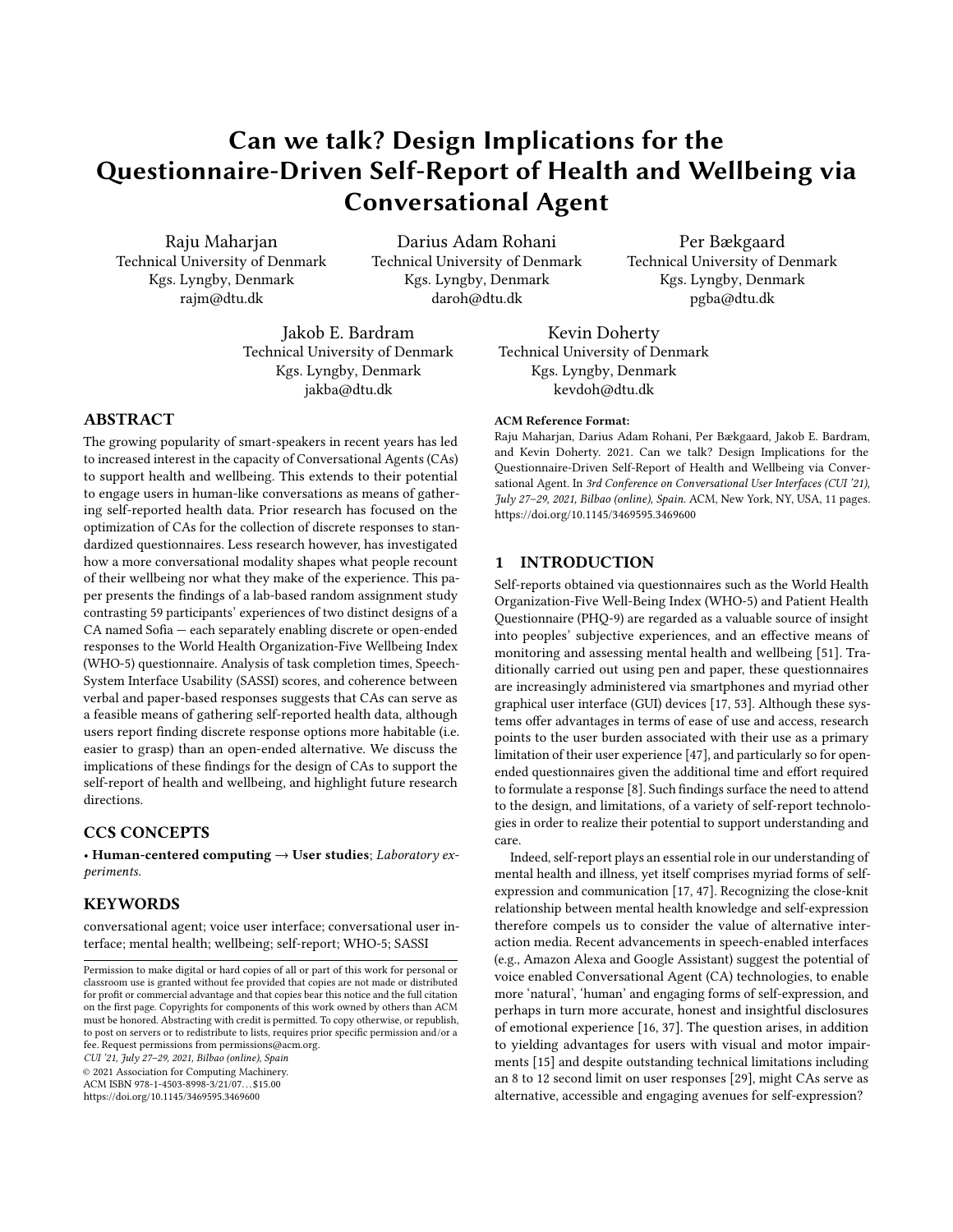The growing trend in ownership of smart speaker devices including Amazon's Echo and Google's Home [\[46\]](#page-11-9) has led to increased interest in these systems' potential to support healthcare [\[25,](#page-11-10) [27,](#page-11-11) [28,](#page-11-12) [31,](#page-11-13) [44\]](#page-11-14). Fifty-two percent of respondents to a recent survey of U.S. adults ( $n = 1,004$ ) reported an interest in the use of Virtual Assistants (VAs) for healthcare, while <sup>7</sup>.5% reported having made use of such systems for a healthcare-related task such as inquiring about symptoms of illness, searching for information concerning medication use, and seeking care and treatment options [\[5\]](#page-10-1).

Research within Human-Computer Interaction (HCI) to date has primarily focused on issues of privacy, usability, user satisfaction and attitudes towards VAs [\[9,](#page-10-2) [13,](#page-11-15) [15,](#page-11-7) [32\]](#page-11-16). Recent work has, for example, focused on the impact of CAs' voice characteristics on users' experiences [\[6,](#page-10-3) [10,](#page-10-4) [18\]](#page-11-17), and the effectiveness of chat-based surveys compared to traditional web-based methods [\[7,](#page-10-5) [55\]](#page-11-18). Others have proposed initial guidelines for the design [\[41,](#page-11-19) [50,](#page-11-20) [54\]](#page-11-21) and evaluation of CAs [\[26\]](#page-11-22). Studies in the healthcare domain have likewise examined technical performance, user experience [\[4,](#page-10-6) [16\]](#page-11-5), and health-related outcomes including perceptions of therapeutic alliance, trust, and human intervention [\[25\]](#page-11-10) [\[28,](#page-11-12) Table 3].

Despite these initial research efforts however, and in light of the growing potential of these systems, there remains much we do not know about the feasibility and design of CAs for the selfreport of mental health and wellbeing. While initial research efforts suggest that voice-based self-report technologies, including Interactive Voice Response (IVR) [\[2\]](#page-10-7) and Automatic Speech Recognition (ASR) [\[33\]](#page-11-23), can serve as efficient tools for home-based health monitoring, most such systems have been designed to facilitate discrete responses to closed-ended questions (e.g., [\[23,](#page-11-24) [24,](#page-11-25) [34\]](#page-11-26)).

In the same way that many pen-and-paper-based questionnaires have been converted to mobile and web platforms for improved efficiency and accessibility in recent years, we are likely to soon see increased conversion of these now GUI-based questionnaires for delivery via CA. The direct adoption of GUI-centric models of interaction would however adversely impact the CA medium's potential to support more 'natural', human-human-like conversational interactions. Although significant future validation studies would be essential to the ethical adoption of these systems in clinical practice, it is therefore also important to foster an understanding of the relationship between different conversational design strategies (discrete and open-ended) and users' reporting behaviors and experiences to inform future CA designs.

This paper aims to bridge this gap by exploring the relationship between conversational design and users' self-reporting practices in the case of a CA for the self-report of mental health and wellbeing. Focusing on questions of both technological feasibility and user experience, we present a comparative analysis of 59 participants' responses to the WHO-5 on paper, and via two distinct designs of a CA named Sofia; the first requiring discrete responses and the second allowing for open-ended answers to the same series of questions. We furthermore compare participants' CA self-reporting experiences as measured by task completion times, Subjective Assessment of Speech-system Interface Usability (SASSI) questionnaire and participants' comments in-study. Adopting a mixed-methods approach, we therefore seek to inform the future design of CAs for health and wellbeing by addressing three research questions, exploring;

- RQ1: Feasibility & Coherence. To what extent do users' responses to a paper-based wellbeing scale align with those provided to a CA?
- RQ2: Behavior & Experience. How are users' self-report behaviors and experiences shaped by distinct (discrete vs. open-ended) conversational designs?
- RQ3: Implications for Design. What in turn are the implications of these conversational dialog choices for the design of CAs to support the self-report of health and wellbeing?

The results of this study suggest that CAs can serve as a viable medium for the self-report of health and wellbeing. Participants provided faster responses to a wellbeing scale delivered via CA and eliciting open-ended responses, yet deemed a design of the same CA seeking discrete responses as more habitable — defined as the extent to which the user is aware of what to say and what the system is doing [\[21\]](#page-11-27) — in nature. Based on interpretation of these findings, this paper concludes with a discussion of the feasibility of CAs for the self-report of health and wellbeing as well as reflection on the value of a voice-based approach to self-report, and an increasingly conversational approach to CA design.

By examining the impact of conversational design choices on self-reporting practice and experience, this study (i) demonstrates the feasibility of a CA-based approach to the self-report of wellbeing in terms of coherence with a standardized paper-based scale, (ii) elucidates meaningful differences between discrete and open-ended CA-based self-report experiences in terms of user response times, help invocations, fall-back intents, and responses to the SASSI user experience scale, and finally (iii) offers implications for the design of conversational user interfaces to support the self-report of health and wellbeing.

### 2 RELATED WORK

This study builds upon and contributes to two increasingly overlapping bodies of literature; those concerning self-report technologies and conversational interaction design.

#### 2.1 Conversational Agents for Self-Report

Prior research has examined the design and use of voice-based self-report technologies in a variety of healthcare contexts [\[19,](#page-11-28) [31\]](#page-11-13). Both IVR and ASR technologies have been successfully deployed for the in-home monitoring of patients with chronic diseases for example. Azzini et al. developed a prototype telephone-based dialog system enabling hypertensive patients to record pertinent health data by calling a toll-free number, and therefore mitigating the need for a clinical visit [\[2\]](#page-10-7). Levin et al. conducted a usability evaluation of the ASR-based 'Pain Monitoring Voice Diary' system, finding users able to navigate the flexible interface, and that self-reporting efficiency increased with users' experience, both in terms of session duration and avoidance of troublesome dialog scenarios [\[33\]](#page-11-23).

While such studies have served to provide valuable insight into the design of dialog systems, recent advancements in Natural Language Processing (NLP) and VA interfaces have made more conversational forms of interaction possible. One such CA, implemented within Alexa and titled 'Symptom Checker' [\[23\]](#page-11-24), aims to support users in discovering possible causes of their reported symptoms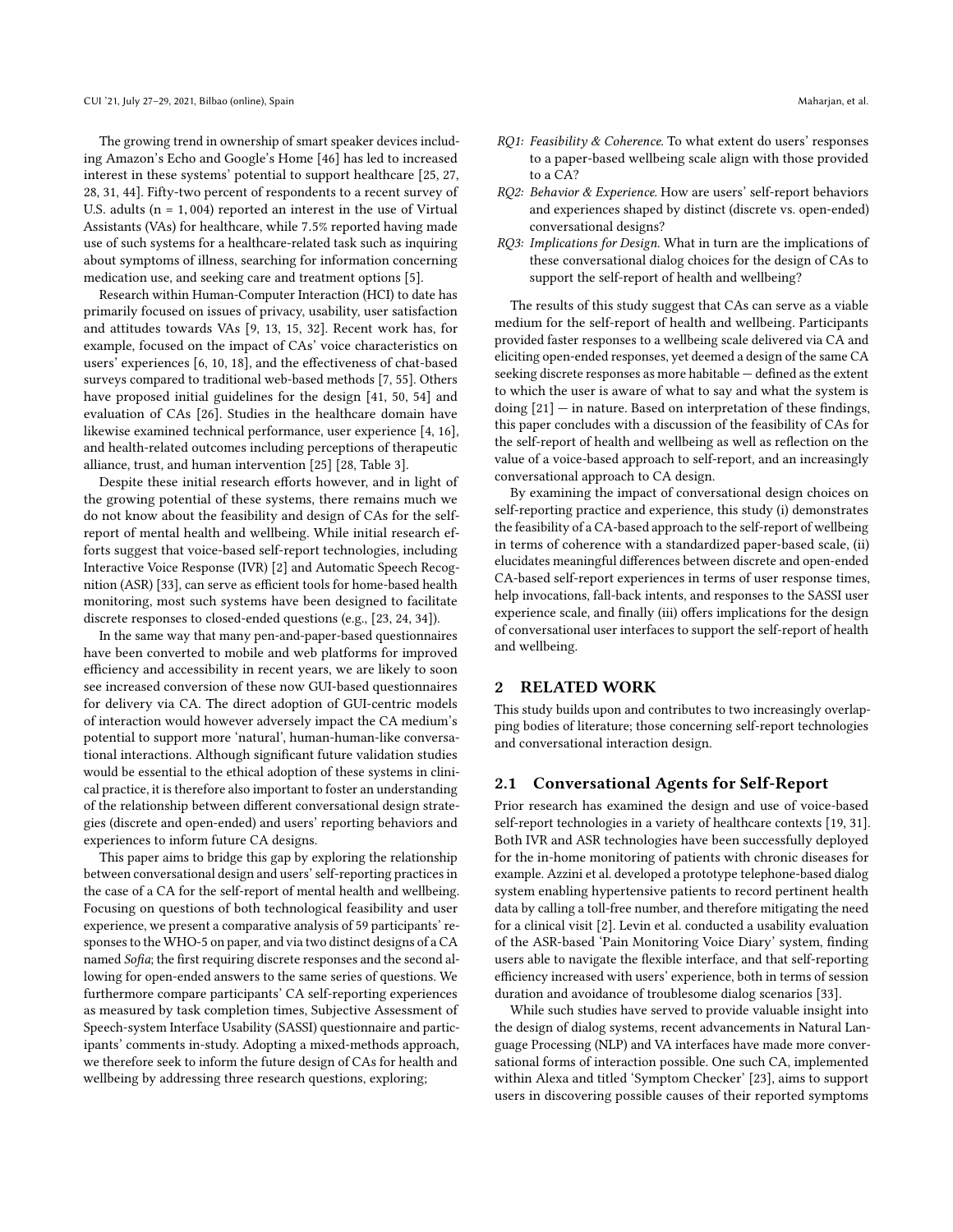by answering a series of questions. 'Wellness Guru' [\[24\]](#page-11-25) and 'Depression Test' [\[34\]](#page-11-26) strive to produce assessments of users' mental health by posing questions from mental health questionnaires such as the PHQ-9.

While these particular CA applications are designed to elicit discrete responses to questions, voice technology is not limited to such forms of input. DeVault et al. for example, designed a virtual human interviewer to assess mental health conditions including depression and anxiety via automated analysis of verbal and nonverbal behaviors [\[16\]](#page-11-5). Results from this user study suggested that the system was able to engage users in an open-ended conversation as long as 15 to 25 minutes in duration, and that participants were comfortable sharing intimate information. Kocielnik et al. designed a CA named 'Robota' that asked users to provide ten open-ended daily reflections. Comparing speech- and text-based interactions, the authors found that voice interaction enabled users to step back and reflect on their work as well as opportunities for workplacerelated behavior-change [\[29\]](#page-11-8).

These studies suggest that speech-based CAs represent a unique opportunity to serve as alternative media for the self-report of health and wellbeing, in turn fostering more honest, accurate and insightful forms of self-expression. However, while Voice User Interfaces (VUIs) are seeing increasingly widespread adoption among consumers, the research literature remains replete with findings and commentary reflecting the limitations of these technologies; from speech recognition errors to unintelligible responses and difficult to navigate dialog flows [\[36,](#page-11-29) [48,](#page-11-30) [50\]](#page-11-20). This brings us to the question of design.

#### 2.2 Conversational Interaction Design

The potential of CA technologies hinges upon the design of efficient, engaging and effective conversations [\[38\]](#page-11-31). Research furthermore points to appropriate interaction design as essential to complementing speech processing in ways that compensate for the less-than-perfect accuracy of these systems [\[1,](#page-10-8) [39,](#page-11-32) [40\]](#page-11-33). And yet, there exists a general consensus among both HCI and healthcare researchers that limited design-oriented work has been conducted concerning CAs to date [\[12,](#page-11-34) [25,](#page-11-10) [28\]](#page-11-12).

In 2003, Bernhard Suhm proposed a set of ten relevant VUI design guidelines for a telephone-based dialog system [\[50,](#page-11-20) Table 3]; including to (i) keep it simple, (ii) carefully control the amount of spoken output, (iii) provide options which match the ways users think, (iv) minimize the acoustic confusability of vocabulary, (v) provide carefully designed feedback, (vi) abide by natural turntaking protocols, (vii) coach a little at a time, (viii) offer alternative input modalities, (ix) that yes/no queries can be very robust, and to (x) carefully select the appropriate persona. Wei and Landay recently extended these guidelines to include those provided by Google and Amazon, resulting in 5 categories of 17 Speech User Interface (SUI) heuristics [\[54\]](#page-11-21). Murad et al., in summarizing much of this work, suggest that the path towards more conversational voice-based interactions must in turn be based on VUI heuristics which build upon existing GUI design principles [\[41\]](#page-11-19).

Other researchers have conducted evaluations of more specific conversational design features. Motalebi et al., for example, conducted a pilot study to explore the impact of random back-channeling

(i.e., "hm", "uhum", "aha", and "yeah" ) on user engagement [\[37\]](#page-11-6). While most participants in this study were open to receiving such verbal cues, many suggested providing more appropriately tailored responses in addition to back-channeling to improve active listening performance. Myers et al. identified unfamiliar intents, NLP errors, failed feedback and system errors as the primary obstacles encountered by users while creating, modifying, deleting, and inviting attendees to a voice-based calendar titled 'DiscoverCal' [\[42\]](#page-11-35). Guessing was furthermore identified as the tactic most commonly employed by users to overcome such obstacles. Cambre et al. conducted an online survey to evaluate a diverse selection of synthesized and human voices according to the user's listening experience, as well as perceptions of clarity, quality and comprehension. The authors concluded that while synthesized voices can come close to human voices, no single voice outperformed all others across all evaluation dimensions [\[6\]](#page-10-3). Similarly, Dubiel et al. evaluated the impact of different synthetic voices on participants' perceptions and behavior during a flight-booking task conducted via CA, concluding that although users perceived significant differences between synthetic voices in terms of truthfulness and engagement, this did not translate into significant differences in behavior [\[18\]](#page-11-17). Choi et al. conducted a 20-day in-home study to investigate visually impaired people's CA use and perceptions of different speech rates [\[10\]](#page-10-4). They found that visually impaired users were generally more satisfied with a default human rate of speech, and emphasized speech rate control as an important feature of CA design. Chu et al. in 2005 proposed a simple taxonomy positing three primary variants of interaction; (i) Finite-state, in which case the CA asks the user specific questions and assesses the user's input as valid or otherwise; (ii) Frame-based, in which a series of slots are filled with data captured from the user; and (iii) Free-form, in which case users' input is accepted without restriction [\[11\]](#page-10-9). This final dialog management strategy has more recently been additionally described as 'Agent-based' [\[35\]](#page-11-36).

Whilst these research efforts bring us closer to an understanding of the underlying features of effective CA design, their nascent form also highlights the need for a richer understanding of users' experiences of interaction with CAs as shaped by diverse dialog management strategies [\[36\]](#page-11-29). We therefore undertake, in this paper, an attempt to generate a richer understanding of the relationship between distinct approaches to conversational design and users' reporting practices and experiences.

#### 3 METHOD

A mixed-methods study was designed to enable analysis of (i) the feasibility of CAs for the self-report of health and wellbeing according to the WHO-5 questionnaire in comparison to paper-based responses, and (ii) to generate an understanding of the impact of distinct conversational designs on users' reporting behaviors and experiences.

#### 3.1 Participants

Considering the emergent nature of CAs and young people's willingness to engage with new technologies, sixty participants (F=15, M=45) were recruited from a local university via internal email, posters, and word of mouth. Participants had a mean age of 26.33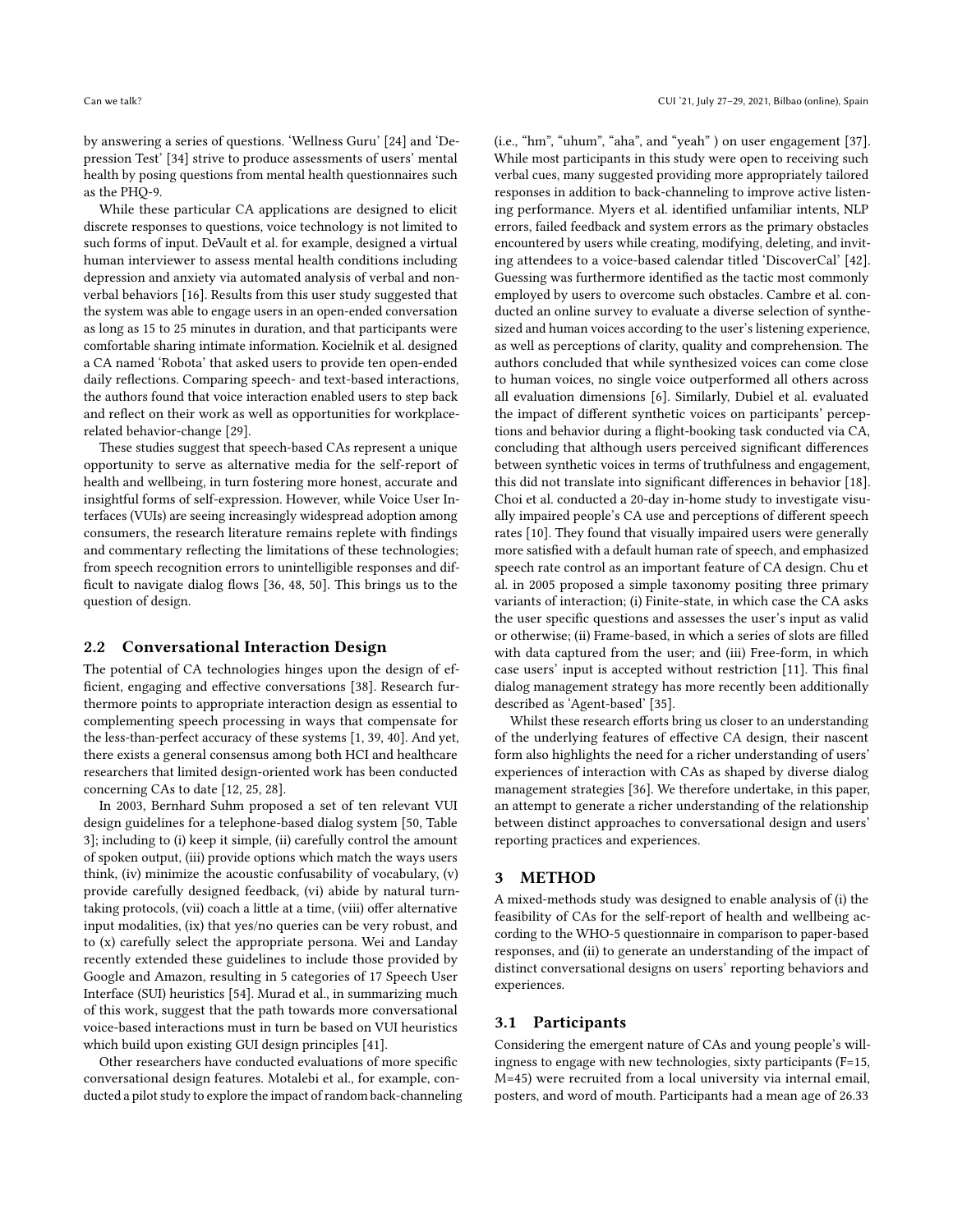<span id="page-4-1"></span>

| Design A: Discrete |                                                                   | Design B: Open-ended |                                                                         |
|--------------------|-------------------------------------------------------------------|----------------------|-------------------------------------------------------------------------|
| User:              | OK Google, talk to Sofia.                                         | User:                | OK Google, talk to Sofia.                                               |
| Sofia:             | Hi, I'm Sofia. Please answer each of the five questions on the    | Sofia:               | Hi, I'm <i>Sofia</i> . Please answer each of the five questions using a |
|                    | scale of 0 to 5.0 being at no time, and 5 being all of the time.  |                      | word or a phrase. Over the last 2 weeks, how often have you felt        |
|                    | Over the last 2 weeks, how often have you felt cheerful and in    |                      | cheerful and in good spirits?                                           |
|                    | good spirits?                                                     |                      |                                                                         |
| User:              | One                                                               | User:                | Oftendefinitely.                                                        |
| Sofia:             | How often have you felt calm and relaxed?                         | Sofia:               | How often have you felt calm and relaxed?                               |
| User:              | Two                                                               | User:                | I have felt surprisingly calm and relaxed recently.                     |
| Sofia:             | How often have you felt active and vigorous?                      | Sofia:               | How often have you felt active and vigorous?                            |
| User:              | Four                                                              | User:                | I have not felt vigorous very often.                                    |
| Sofia:             | How often have you woken up feeling fresh and rested?             | Sofia:               | How often have you woken up feeling fresh and rested?                   |
| User:              | Three                                                             | User:                | Everyday.                                                               |
| Sofia:             | How often have you felt that your daily life has been filled with | Sofia:               | How often have you felt that your daily life has been filled with       |
|                    | things that interest you?                                         |                      | things that interest you?                                               |
| User:              | Five                                                              | User:                | Also everydayI'd say.                                                   |
| Sofia:             | Thank you for answering the questions. Bye!                       | Sofia:               | Thank you for answering the questions. Bye!                             |

#### Table 1: Sample conversations between a participant and both designs of Sofia

 $(SD = 4.32)$  years and consisted of university staff and students across multiple disciplines. All participants but one reported that they were proficient English speakers. Fifty-eight percent of participants reported that they had no prior experience using CAs. Participants were offered refreshments during their participation, and the opportunity to win a Google Home Mini device by entering their names into a lottery drawn at the end of the study.

#### 3.2 Apparatus

We developed *Sofia* using Dialogflow $^1$  $^1$  and deployed this CA via Google Home. The Sofia dialog flow integrates the five questions of the WHO-5 wellbeing scale [\[3\]](#page-10-10), chosen as it asks simple questions amenable to a variety of forms of self-report, is less invasive than many clinical scales, and is appropriate for a general population group [\[51\]](#page-11-1). Slight variations were incorporated into the wording of the preamble and the questions in line with prior digital mental health research practices [\[52\]](#page-11-37), and in order to render the questionnaire more conversational in nature, as shown in Table [1.](#page-4-1) Sofia provides fallback re-prompts following two types of error: (i) 'no response' when the respondent takes too long to respond; and (ii) 'no match' when Sofia fails to understand the response. Respondents have three attempts to respond to each question. After three re-prompts, Sofia ends the conversation. Respondents can also end the conversation at any time by voicing the phrase "quit" or "stop". If needed, users can ask Sofia to repeat the question by stating "repeat" or "what was the question?", and can also ask for help by stating "help" or "what are my options," in which case Sofia repeats the preamble ("You can answer the question on the scale of 0 to 5; 0 being at no time, and 5 being all of the time"). On completion of the questionnaire, Sofia thanks the user for answering the questions and ends with "goodbye".

Two versions of Sofia were designed to employ the WHO-5 questionnaire;

- Design A: Discrete This finite-state-based design [\[11\]](#page-10-9) of Sofia instructs respondents to respond to each question of the WHO-5 questionnaire on a scale ranging from 0 to 5, and accepts only numerical responses, as illustrated by the example shown in the left-hand side of Table [1.](#page-4-1)
- Design B: Open-Ended This free-form design [\[11\]](#page-10-9) of Sofia instructs respondents to respond to the questionnaire using words or phrases of their own choosing and without constraint. Participants were requested to keep their openended responses brief in order to minimize interruptions imposed by the technological limitation of an 8 to 12 second response time. As shown in the right-hand side of Table [1,](#page-4-1) users' responses can take any form, and 'no match' errors therefore do not apply.

## 3.3 Experimental Design & Procedure

We conducted a lab study consisting of a within-group experimental setup counterbalanced by a 2x2 Latin square design. To mitigate the possibility of participants' familiarity with the questionnaire in one form influencing their responses to the second, we randomized the order of the WHO-5 questions posed via CA and adopted a counterbalancing approach enabling us to assess the existence of such biases. Figure [1](#page-5-0) provides an overview of the experimental design which consisted of the following phases;

3.3.1 Pre-study. Prior to the study, participants were asked to sign a consent form and instructed how to interact with Sofia. Instructions included how to invoke Sofia, ask for help or repeat the question, and end the conversation. They were also made aware of the visual cue provided by the Google Home device (a rotating light) to infer when the CA is listening to and processing the participant's response. Participants were then asked to complete a demographic questionnaire containing questions concerning age, sex, occupation, proficiency in English, and prior experience using CAs.

<span id="page-4-0"></span><sup>1</sup><https://dialogflow.com>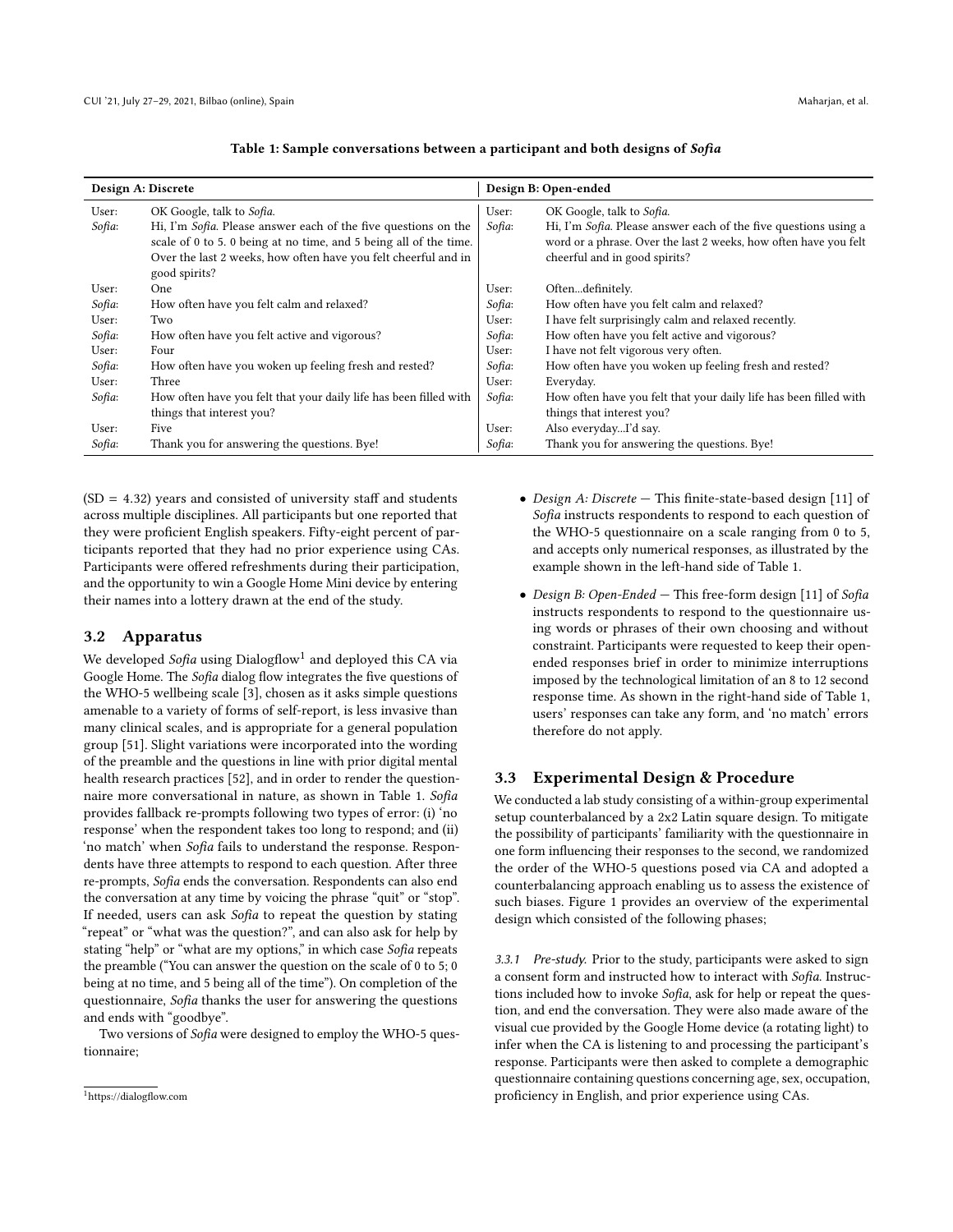<span id="page-5-0"></span>

Figure 1: Experimental design and procedure. Participants were balanced in a 2x2 Latin square, such that half of the participants in each group were randomly assigned to the paper version either before (Group 1) or after (Group 2) Sofia designs.

3.3.2 In-study. During the study, half of the participants (Group 1) responded to the paper-based WHO-5 questionnaire followed by Sofia, and the other half (Group 2) responded to the questionnaire using Sofia first, followed by the paper scale. Participants were randomly assigned to one of the Sofia designs such that half of the participants in each group interacted with design A and the other half with design B. We asked participants to complete the WHO-5 questionnaire on paper in order to enable us to compare their responses to those provided through Sofia. This would allow us to assess the feasibility of each CA design as means for the self-report of wellbeing according to the WHO-5 scale.

Data collected through Sofia included participants' responses to the WHO-5 questionnaire (automatically transcribed to a string), timestamps for each question and response, as well as the number of times 'help', 'repeat' and 'fallback' intents were invoked. Participants' informal comments, suggestions, and other feedback during their interactions with Sofia were also noted.

3.3.3 Post-study. Upon completion of the study, participants filled out the SASSI questionnaire, providing their own subjective assessment of each Sofia design. This 34-item scale covers six user experience dimensions; system response accuracy, likability, cognitive demand, annoyance, habitability, and speed [\[22\]](#page-11-38).

#### 3.4 Data Processing

Both the SASSI questionnaire responses and data collected from Sofia were analyzed in R (v. 3.5.2). Three separate analyses were conducted for each dependent variable, namely, task completion time, SASSI scores, and the correlation between both Sofia designs and the paper version of the WHO-5 questionnaire.

Total task completion time was calculated as the difference between response initiation and registration times (from the point

at which the agent finished asking the question to that at which the participant completed their response) in Sofia. Participants' responses to the SASSI questionnaire according to each experience dimension were summed, taking each question's positive or negative directionality into account [\[21,](#page-11-27) Table 4].

To enable analysis of the correlation between participants' responses to both Sofia designs and on paper, three authors independently classified users' open-ended responses according to the response categories of the WHO-5 questionnaire. For example, participant P8's open-ended response "every day" was mapped to the number "5" and "in the weekends" to the number "2". There was substantial inter-rater agreement among classifiers, as assessed by Fleiss' kappa ( $\kappa = 0.68$ ) [\[30\]](#page-11-39). Disagreements (43/134, 27%) were discussed and resolved. A small number of responses (2/145, <sup>1</sup>.4%) were not captured and stored on the server, while several others were transcribed too indistinctly to classify (9/145, 6.2%) (e.g., "Bob's 70s", "I would say") according to the standard response options. Participants with missing or indistinct responses were removed from the correlation analysis.

Two authors discussed the notes taken by the observer during the experimental procedure, including all comments made by participants, and employed an affinity-diagramming approach to provide qualitative context for our key quantitative findings.

#### 3.5 Statistical Analysis

In the case of all statistical analyses conducted, normality was assessed for each dependent variable by inspecting the distribution of the residuals and visually comparing the outer quantiles with a standard normal distribution. In all cases, the residuals did not conform to a normal distribution. Consequently, we employed nonparametric Mann-Whitney U test [\[43\]](#page-11-40) statistics to compare both designs. The assumptions for a Mann-Whitney U test were carefully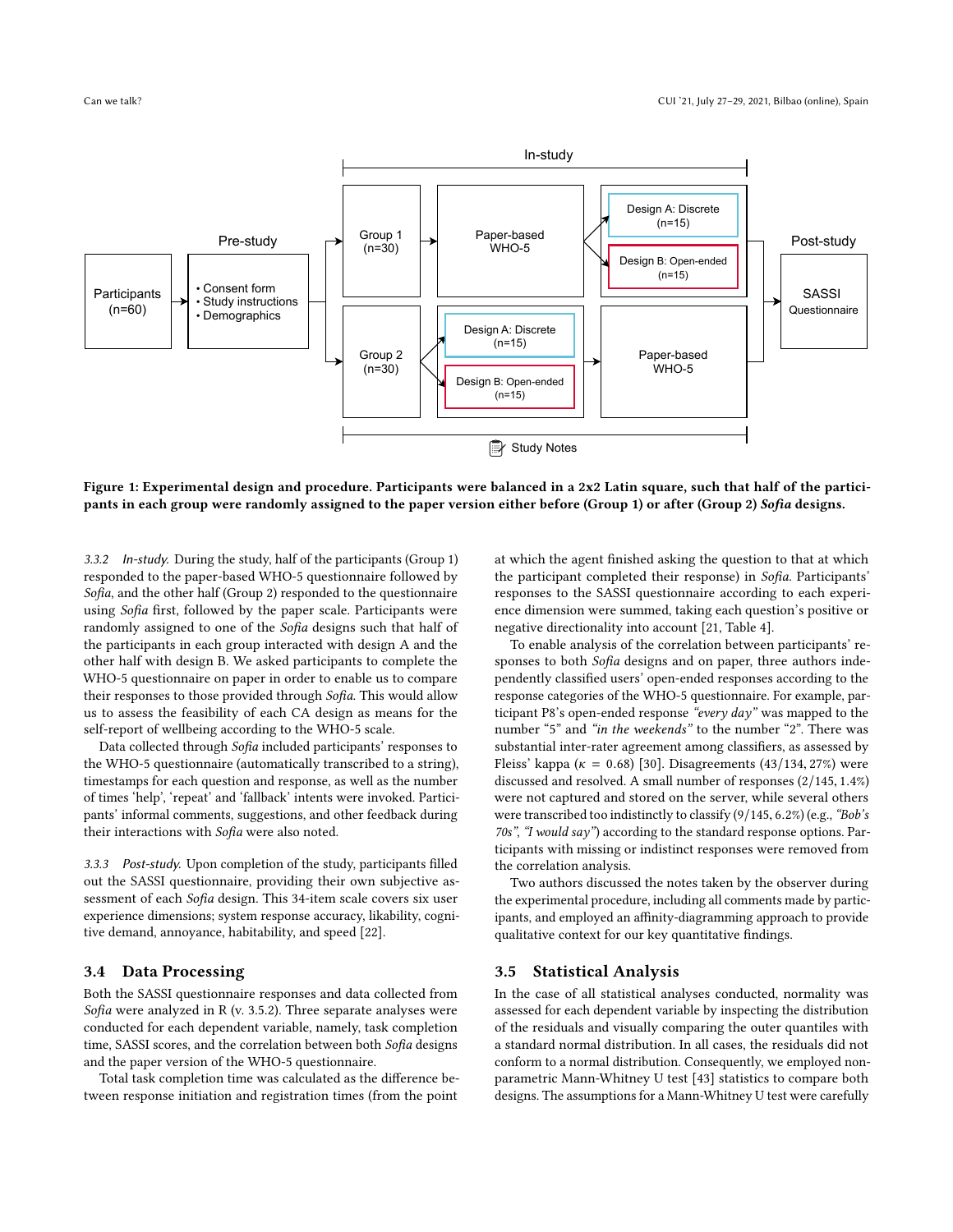Table 2: Summary statistics

<span id="page-6-1"></span>

|                                          | Discrete   | Open-ended                |
|------------------------------------------|------------|---------------------------|
| # Participants (% female)                | 30 (23%)   | 29(27%)                   |
| Age $(M, SD)$                            |            | 26.63, 3.79 26.07, 4.93   |
| Prior CA experience (%)                  | $12(40\%)$ | 12 (41%)                  |
| Total duration in seconds (M, SD)        |            | 68.31, 19.28 57.62, 10.99 |
| CA response correlation with WHO-5 paper | .91        | .77                       |
| # Help                                   | 6          | 1                         |
| # Repeat                                 | 8          | 2                         |
| # Fallback                               | 19         | 0                         |

assessed and met; including ensuring a sufficient degree of similarity between dependent variable distributions.

We chose to remove outliers; defined as any value more than 2.5 SD from the global average. This resulted in the removal of participant P50 from the task completion time metric (199 sec, global average = 62.77 sec), and P31 from SASSI questionnaire scores (M  $= 3.26$ , global average  $= 4.57$ ).

These analyses enabled investigation of both the feasibility and experience of two distinct CA designs for self-reporting practice; assessed in terms of task completion times, SASSI scores, and the correlation between participants' responses to the WHO-5 questionnaire via both Sofia designs with the same participants' responses on paper.

#### 4 RESULTS

We report results from a lab study conducted with 59 participants $^2.$  $^2.$  $^2.$ Table [2](#page-6-1) presents a summary of the data collected and subsequent statistical analyses for each design.

#### 4.1 Counterbalancing

To identify any possible bias in participants' responses between Groups 1 and 2, we calculated the carry-over group effect for participants' overall WHO-5 scores and task completion times. We calculated the response difference as the Root-mean-square error (RMSE) between the WHO-5 scores on paper and as recorded through Sofia and did not find any significant group effect  $(U = 303.0, p = .67)$ between Group 1 ( $M = 4.44$ ,  $SD = 4.48$ ) and Group 2 ( $M = 5.33$ , SD <sup>=</sup> <sup>5</sup>.84). Similarly, the task completion time between participants in Group 1 ( $M = 60.76$ ,  $SD = 14.97$  sec) was comparable with that of participants in Group 2 ( $M = 64.86$ , SD = 18.07 sec) in both Sofia designs, indicating that the time to complete the WHO-5 questionnaire in either group did not differ to a statistically significant extent  $(U = 416.5, p = .30)$ . We were therefore able to conclude that the counterbalancing was effective in preventing bias in the ordering of WHO-5 responses via Sofia and on paper.

# 4.2 Response Correlation Between Paper and Conversational Agent

Assessing the feasibility of each CA design as a means of self-report required comparison of participants' responses to the WHO-5 questionnaire as completed both through Sofia and on paper. Comparison of discrete CA responses with the paper form yielded a Pearson's correlation coefficient of  $\rho = .91$  (95% CI 0.81 – 0.96), and open-ended CA responses with the paper form, a Pearson's correlation coefficient of  $\rho = .77$  (95% CI 0.51 – 0.90). Discrete CA responses were, therefore, more strongly correlated with the paper scale. This finding is further illustrated in Figure [2,](#page-7-0) which plots participants' responses to the WHO-5 questionnaire on paper along the x-axis, and to the Sofia designs (discrete design in blue, open-ended design in red) along the y-axis. As such, each point represents a response to one of the five questions of the WHO-5 questionnaire.

#### 4.3 Task Completion Time

We observed a significant difference ( $U = 572.5, p < .01$ ) when comparing task completion times for each Sofia design. Participants providing open-ended responses took less time to complete the questionnaire ( $M = 57.62$ ,  $SD = 10.99$  sec) than those limited to discrete response options ( $M = 68.31$ ,  $SD = 19.28$  sec).

#### 4.4 SASSI Scores

Figure [3](#page-8-0) shows participants' average response score to each factor of the SASSI questionnaire in both Sofia designs. Participants reported significantly higher habitability in the case of the discrete response design ( $U = 569.5, p = .02$ ) compared to the open-ended response design. However, there were no statistically significant differences between the two CA designs in terms of system response accuracy  $(U = 371, p = .29)$ , likability  $(U = 349.5, p = .19)$ , cognitive demand  $(U = 396, p = .88)$ , annoyance  $(U = 353, p = .40)$ , or speed  $(U = 153, p = .40)$  $366, p = .52$ ).

#### 4.5 Study Notes & Observations

The first author observed all participants' interactions with Sofia, and took notes reflecting participants' suggestions concerning possible improvements to the conversation design as well as feedback related to their personal experience of the CA. Suggestions included providing additional conversational cues to enhance engagement and avoid errors. P58, for example, suggested that "words and phrases such as 'glad to hear that', 'sorry to hear that' etc. would help me understand that it (Sofia) has actually understood and recorded the response..." and P34 stated that the "scale of the WHO-5 questionnaire is off  $(0-5)$ ..." elaborating that they had trouble matching their response to a scale starting at zero rather than one. In terms of their experience of the practice of self-report via a CA, participants noted that they felt they had to be quite explicit in their responses, as P41 "when I talk to Google, I try to be specific" and P34 "I wanted to count the days and then answer the question" described. Finally, P39 commented that their initial expectations regarding the CA's capacity to answer questions were low; "It's not natural to ask for 'Help' to the device". Participants' comments provide context for further reflection on the findings of this study, as we discuss next.

<span id="page-6-0"></span><sup>&</sup>lt;sup>2</sup>Of the 60 initial participants, a single participant failed to complete the study, due to constraints on their own time.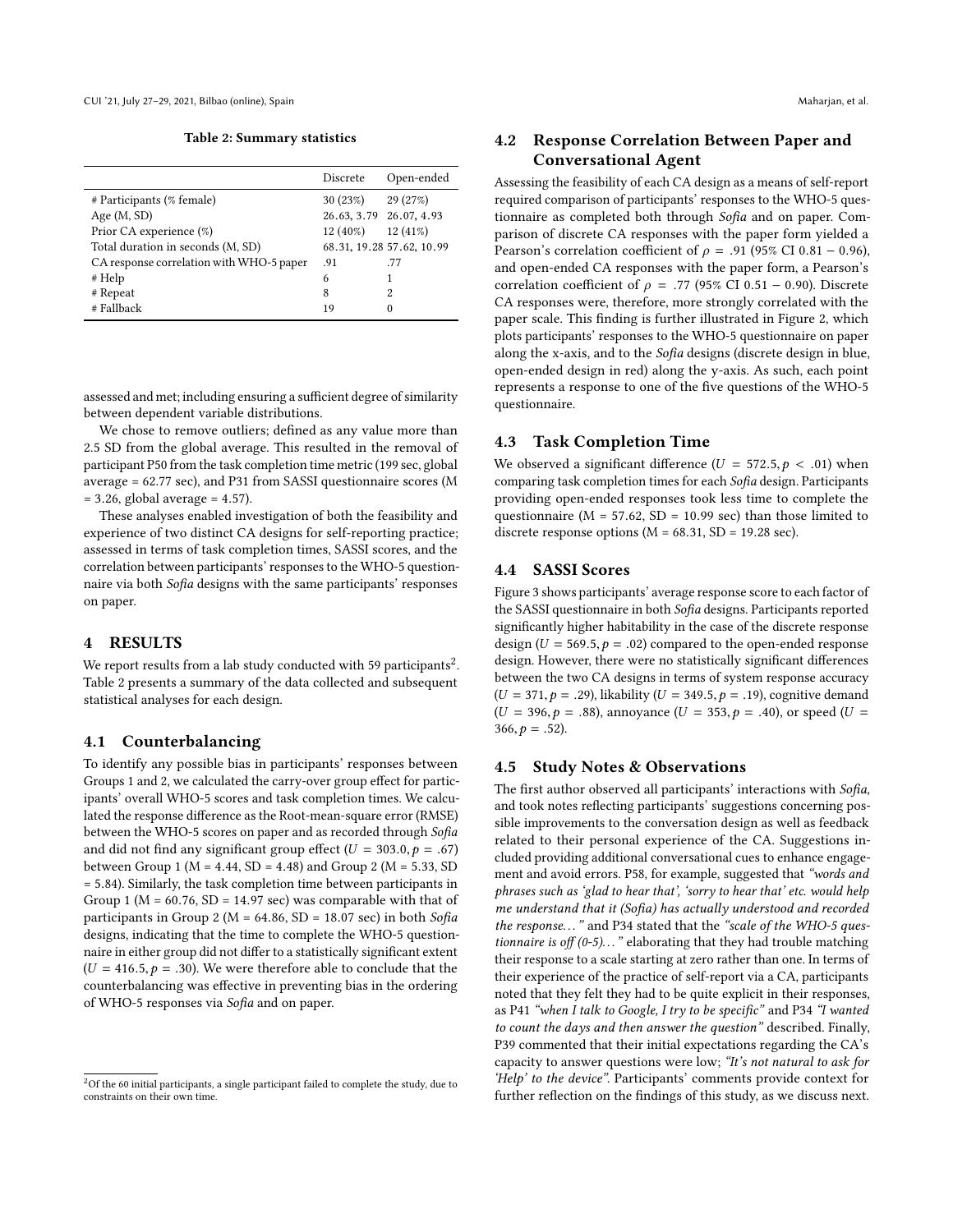<span id="page-7-0"></span>



A Discrete CA response An Open–ended CA response

Figure 2: Coherence between responses to the WHO-5 questionnaire as provided through Sofia and on paper. Each dot represents a user's response to a question. The x-coordinate represents a unique user's response to each WHO-5 question on paper, and the y-coordinate that same user's response to the same WHO-5 question as provided through Sofia. The 5 dots located in the far left column, for example, represent the 5 instances of "at no time" responses to the paper-based scale. The closer the responses are to the diagonal running from bottom left to top right, the more coherent (strongly correlated) they are. Of the 5 "at no time" responses for example, 4 gathered via CA matched exactly those provided on paper, as represented by the 4 dots in the bottom left square. Details of the raw transcription provide examples of the more incoherent open-ended responses. The exact coordinate positions of the scatter points are randomized within each square to facilitate clearer visual representation.

### 5 DISCUSSION

This work explored the potential of voice-based interactions for the realization of accurate, engaging and expressive self-report experiences. Our results suggest that CAs can serve as a feasible means of administering a standardized wellbeing scale, and that while permitting open-ended responses to a questionnaire in CA form has the potential to produce a more complete understanding of users' health and wellbeing, discrete response options are deemed more habitable by users, meaning that users' experiences of the system better aligned with their prior expectations of the technology's capabilities. We reflect on these findings in light of our original research questions.

## 5.1 Feasibility  $& Coherence$ . To what extent do users' responses to a paper-based wellbeing scale align with those provided to a CA?

This study reveals a strong correlation between participants' responses to the WHO-5 scale on paper and through Sofia, suggesting that CAs can serve as a viable option for the administration of selfreport questionnaires.

We did find a higher correlation between responses provided on paper and the discrete CA design as compared to the openended CA design. This may be explained in part by the fact that the discrete CA response options were identical to those of the paper version, whereas users of the open-ended CA design were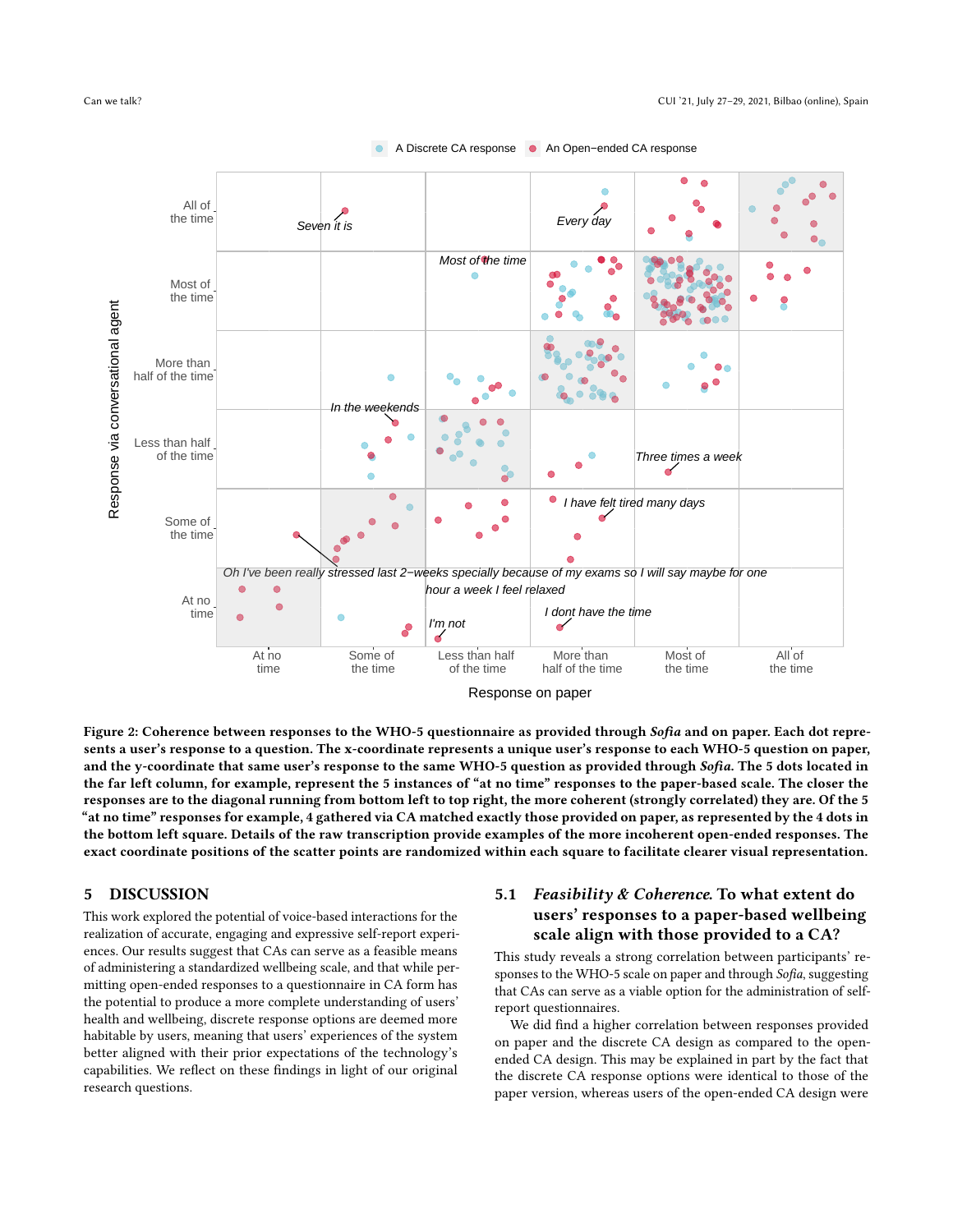<span id="page-8-0"></span>

Figure 3: Participants' responses to the SASSI questionnaire. Error bars reflect standard error and mean scores across all six dimensions. Note that the directionality of these constructs is based on the instructions provided alongside the scale i.e. the higher the score, the better the experience. For example, a higher score on the dimension of annoyance reflects a less annoying experience (SR Accuracy = System Response Accuracy, NS = Non-significant).

able to provide responses beyond the standard scale. For example, participants P15, P17, P18 and P58 responded by commenting "half of the time"  $-$  a response that does not map directly to any single option of the standard WHO-5 scale.

This finding of lower coherence between a paper-based scale and the open-ended CA condition may also be related to differences in users' self-expression on paper and as enabled via CA. As shown in Figure [2,](#page-7-0) P8, for example, responded to the question "How often have you felt calm and relaxed?" by noting "Every day", which was interpreted by human raters as representing "All of the time", and yet the participant's response to the same question on paper was "More than half of the time". Additionally, we observed that although participants were asked to respond using a single word or phrase in the open-ended CA design, they often employed complete sentences. P27 and P23, for example, responded to one question by commenting "I think most of the time because my course is not super stressful", and "I have felt surprisingly calm . . . relaxed recently" respectively. This introduced additional challenges in terms of mapping users' responses to the standardized WHO-5 scale, although it allowed users to think out loud, reflect on their experiences, and provide additional context for their comments.

Despite the complexities that open-ended reporting introduces when mapping users' responses to a standardized scale, this approach did prove feasible in the majority of cases, suggesting that self-reports collected through an open-ended CA design may enable a richer understanding of respondents' health and wellbeing. In

this study, users' open-ended responses were manually mapped to a standardized scale, a practice which future studies could consider implementing via machine learning techniques and sentiment analysis (e.g., [\[14,](#page-11-41) [20,](#page-11-42) [45\]](#page-11-43)). This may not only make for a more efficient process but enable the real time assessment of users' open-ended responses, potentially allowing for and supporting additional insitu reflection on their wellbeing. While such methods have been broadly employed in other scientific fields to support informationextraction from text-based corpora, extensive validation studies would be required prior to their adoption for clinical purposes.

While this comparison of two distinct CA designs suggests the feasibility of both approaches, it also communicates the value of questioning motivations for translating standardized scales to CA form, and reveals an opportunity for future research efforts to explore even more creative and novel forms of conversational design as a means of realizing the potential of these systems.

# 5.2 Behavior & Experience. How are users' self-report behaviors and experiences shaped by distinct (discrete vs. open-ended) conversational designs?

Analysis of task completion times and participants' responses to the SASSI questionnaire with respect to each Sofia design reveals that different CA response options (discrete vs. open-ended) significantly impact users' self-reporting behaviors and experiences.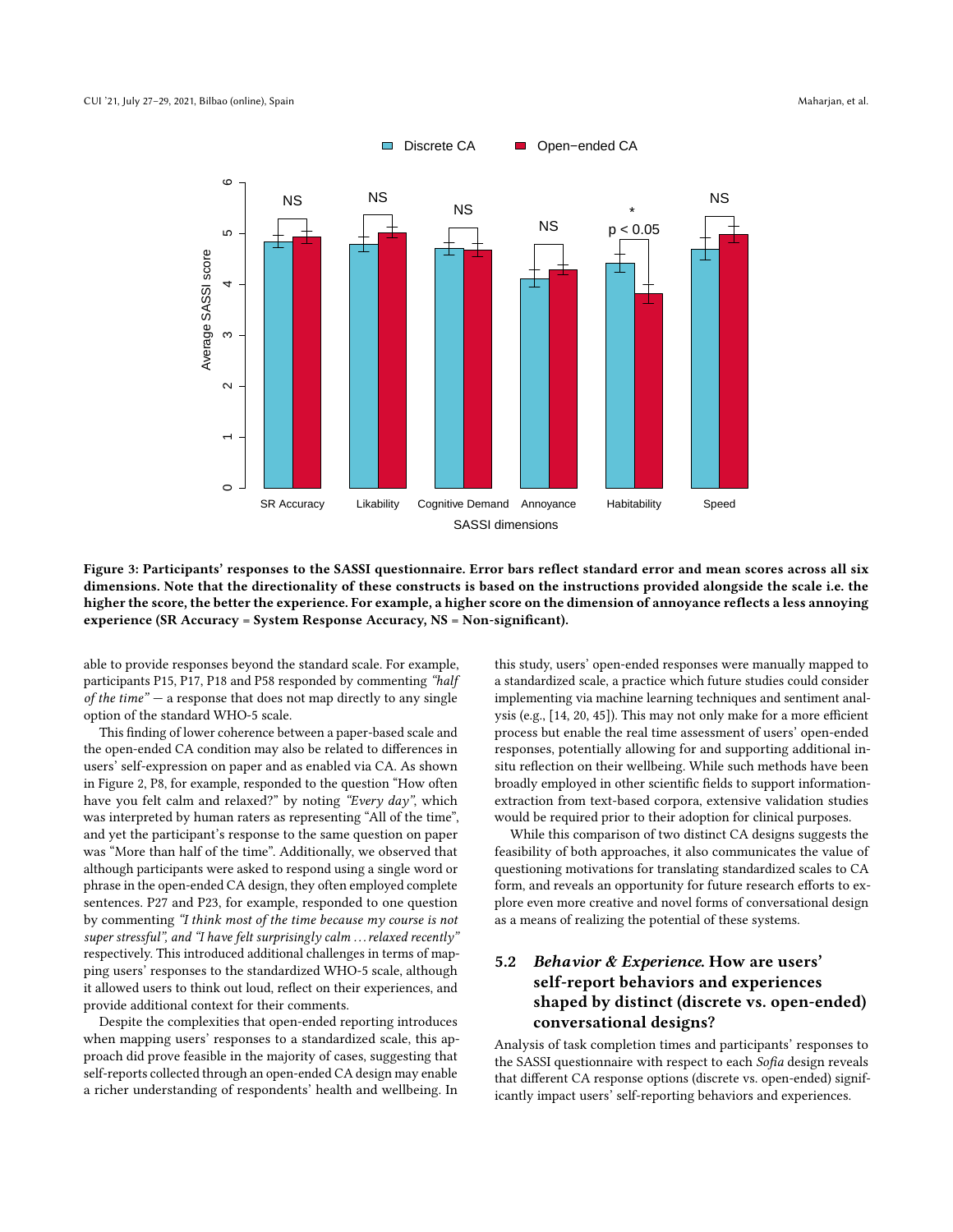5.2.1 Users' Self-Report Behaviors. Results reveal that participants took longer to complete the WHO-5 questionnaire in the discrete CA rather than open-ended CA condition. This unexpected, and somewhat counter-intuitive, finding may be partially explained by the fact that participants invoked a higher number of 'help', 'repeat' and 'fallback' intents when providing discrete responses.

We observed that participants at times struggled to remember the response scale, which might have affected their cognitive capacity to pay attention to the question, resulting in more frequent invocation of the 'help' intent. Similarly, participants in the discrete CA design often took a long time to decide between the pre-defined response options, resulting in 'no-response' fallback re-prompts. It is also possible that participants' desired response was not present among the options provided by the system, necessitating increased reflection prior to responding. P34, for example, began to count days passed in order to enable them to accurately respond to each question, prolonging their response time and leading to the invocation of 'no-response' intents.

Hence, it could conceivably be hypothesized that providing predefined response options may not necessarily lead to a more efficient self-report experience for CA users. If not well-designed, this feature may slow down users' decision-making, introduce higher error rates, and require longer task-completion times.

5.2.2 Users' Self-Report Experiences. Our analysis of participants' responses to the SASSI questionnaire shows that the discrete CA design was perceived as significantly more habitable than that of the open-ended CA. Hone et al. define a habitable system as "one in which there is a good match between the users' conceptual model of the system and the actual system" [\[22\]](#page-11-38). Unlike in the case of the discrete CA, the open-ended CA did not provide precise response options to the questionnaire. This may have proved unexpected for some users and could also have generated uncertainty regarding what they should say or whether they were employing the correct terms.

The fact that habitability was the only dimension of the SASSI questionnaire on which the open-ended CA was viewed less favorably by users suggests that participants might not have expected the CA to be able to receive unconstrained responses. In their perception, a CA understanding of user input might have been limited to a pre-determined set of response options as in the case of the discrete CA. Clark et al. report a similar mismatch in their prior work, suggesting that open-ended and conversational forms of interaction may run counter to users' current perceptions of CAs' capabilities [\[13\]](#page-11-15).

# 5.3 Implications for Design. What in turn are the implications of conversational dialog choices for the design of CAs to support the self-report of health and wellbeing?

As Stone and Shiffman have noted, "care in the design of questions and response formats can greatly reduce the burden by enabling minimal response time and by making the task more pleasant" [\[49\]](#page-11-44). In this instance, however, providing discrete response options did not lead to a more efficient reporting process for users; a finding which highlights the importance of attaining a rich understanding

of the practice of self-report in conversational interaction. Drawing on the results of this study and our observations of users' behaviors and experiences, we are able to suggest several implications for CA design to support the self-report of health and wellbeing.

5.3.1 Employ conversational cues to support engagement. While most participants made use of the visual cue (a bright light) provided by the Google Home device to infer when the CA was listening to and processing their conversation, a small number noted that they had not paid attention to this feature; commenting that phrases such as "glad to hear that" when recounting positive experiences, or "sorry to hear that" when responding negatively could make the conversation more engaging, and at the same time reflect that the CA has understood and recorded their response. We therefore, suggest integrating conversational cues into the design of CAs to administer self-report questionnaires — although designers must also then carefully navigate the increasingly thin distinction between automated assessment and intervention.

Sentiment analysis might furthermore be employed to support the provision of conversational cues by tailoring the CA's response in realtime to the emotional valence of users' comments; striking an empathetic tone following a negative user response, for example. Doing so may both enhance the conversational experience and reduce the conceptual gap between users' mental models of CA technologies and their actual interaction potentials. It is, however, also important to note that such design choices could entail the risk that a CA unintentionally provides incorrect conversational cues at the wrong times, leading to a negative user experience, and even potentially resulting in harm to users [\[4\]](#page-10-6).

5.3.2 Avoid requiring users to guess the meaning of terms and response options. Guessing has been reported as the tactic most commonly employed by users to overcome obstacles in interacting with CAs [\[42\]](#page-11-35). In the context of health and wellbeing, such practices have the potential to yield significant adverse consequences, including the skewed interpretation of patients' wellbeing by health professionals. In this study, P46 and P48 did not understand the meaning of the word 'vigorous'. They asked the CA for its meaning, which it could not provide, and subsequently invoked a 'no-match' re-prompt. After twice attempting to obtain the meaning of the word from the CA, the participants responded to the question by guessing. When it comes to the use of such questionnaires within CAs, we therefore recommend keeping questions simple and providing the meaning of complex terms in order to avoid requiring users to guess the meaning of terms and response options.

5.3.3 'Help' proactively. Prior research has suggested that adopting GUI design guidelines, such as providing help and documentation, can be applied to certain aspects of VUI design, and help in identifying usability concerns [\[41\]](#page-11-19). In this study, relatively few (six) participants benefited from the 'help' option provided through Sofia although all were briefed about it. P33 forgot the scale according to which they were required to respond while using the discrete CA. Instead of asking for 'help', they tried to remember the relevant structure, and, when unable to do so, made a guess. These observations indicate that providing 'help' options in the case of a CA may not prove as helpful as for a GUI. While employing fallback responses to help users discover possible workarounds has been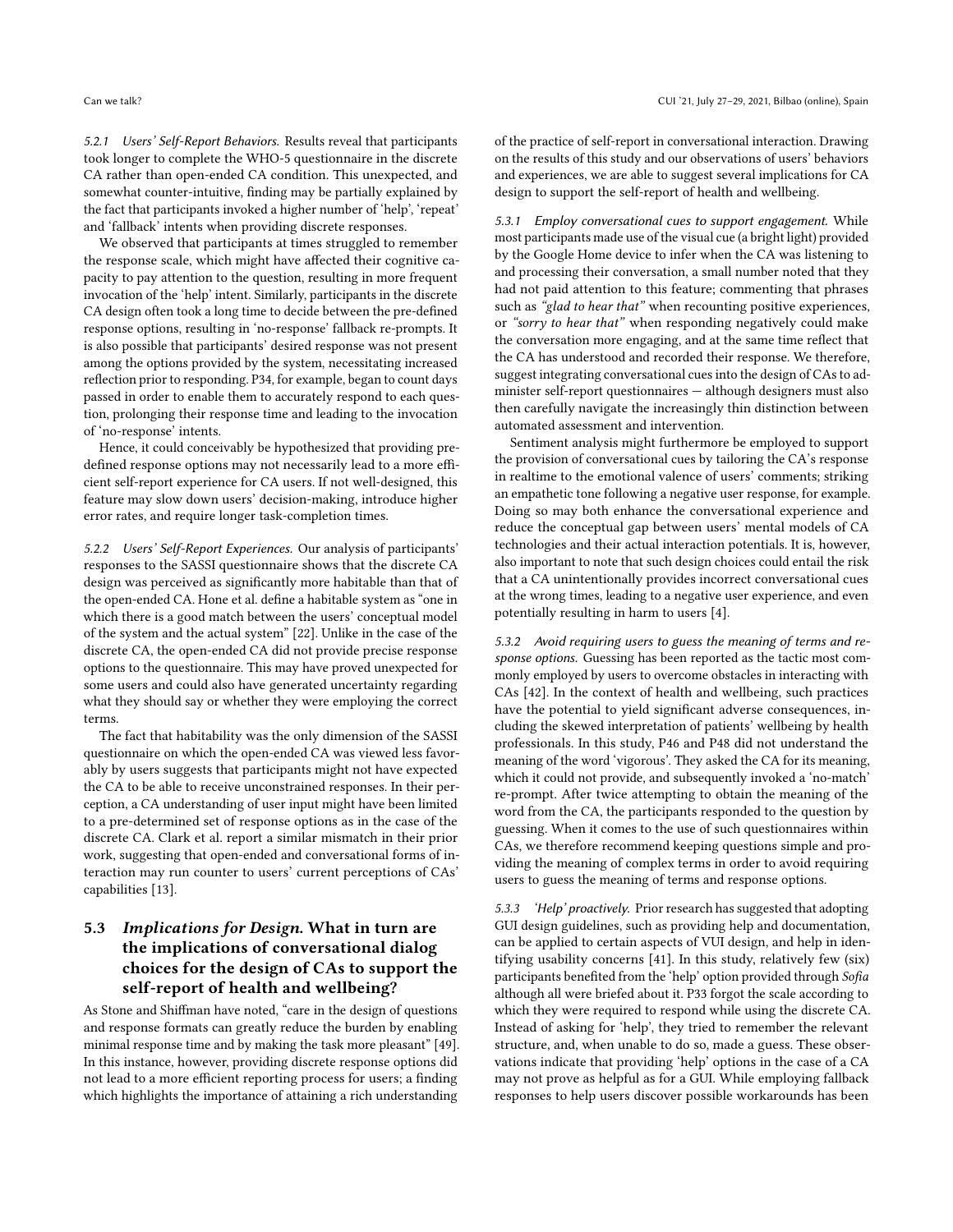suggested in prior work [\[54\]](#page-11-21), users in our study bypassed the fallback mechanisms and simply tried to guess the response options instead. We therefore recommend helping users proactively rather than retroactively.

A questionnaire designed to elicit discrete responses might incorporate the expected response format into each question as suffix or prefix, for example. In the case of our discrete CA design, for instance, each question might be phrased as either "On a scale of 0-5, how often have you felt active and vigorous?" or "How often have you felt active and vigorous, on a scale of 0-5?".

5.3.4 Exploit CAs' interactivity to elicit richer and more complete responses. We found that users' responses to the open-ended CA design did not always easily map to the standardized scale — potentially representing a significant challenge for the re-appropriation of standardized questionnaires to open-ended response formats. One way of mitigating this challenge may be to design conversations that allow *follow-up* intents as means of complementing users' responses. If a user responds to a question by commenting "half of the time", "not as many days as I wanted" or "I tried to do things that interest me", for example, a follow up intent might ask "Ok, so how would you rate your experience on a scale of 0-5?" in order to confirm the user's intended meaning. Additionally, aligning questionnaire responses with a Yes/No hierarchy may help to further avoid errors and render CAs more habitable. For instance, in the case of the WHO-5 questionnaire, instead of asking "How often have you felt active and vigorous?", a CA might ask "Have you felt active and vigorous?". A "Yes" response to the question can then be followed up by asking "How often?", with either discrete or open-ended responses possible. A "No" response may be registered as 'at no time', '0' or likewise further explored in greater detail. In this way, a CA can be designed to gather discrete and open-ended responses which, in combination, provide a more complete picture of users' experience, spanning multiple levels of complexity and detail — as a conversation between two human actors in pursuit of mutual understanding might unfold.

#### 6 LIMITATIONS

This study was conducted in a lab setting, meaning that participants interacted with the CA only once, and thereby limiting the extent to which our results may generalize to the context of users' daily lives. The participant sample was also limited in terms of age and occupation. Future work should therefore consider additional demographic groups and conduct longitudinal evaluations in home settings where such devices are predominantly designed for use. It should also be noted that Sofia was designed to support the selfreport of wellbeing as defined by the WHO-5 questionnaire. While the design implications from this study may therefore have wider implications for the self-report of wellbeing via CAs in general, their applicability to other health and wellbeing questionnaires may require further evaluation.

#### 7 CONCLUSION

This study was undertaken with the aim of generating a richer understanding of the relationship between the design of CAs for the self-report of health and wellbeing, and users' reporting practices and experiences. Findings reveal a strong correlation between

responses made through CA and on paper, suggesting that CAs can serve as a viable means of administering standardized wellbeing scales and collecting self-reported data. Although a CA designed to elicit 'discrete' responses was rated as significantly more habitable i.e., yielding a good match between the user's cognitive model of the system and the actual system — than an open-ended CA design, no significant differences were identified between both conditions in terms of system response accuracy, likability, cognitive demand, annoyance, or speed. Based on our empirical findings, we recommend that the design of CA applications for the self-report of health and wellbeing take into consideration users' needs for conversational cues to support engagement, simplify questionnaire presentation, incorporate expected response formats into each question in order to mitigate guessing behaviors, and exploit the interactive potential of CAs to elicit more complete responses.

## ACKNOWLEDGMENTS

We thank our participants for their participation in this study. This project is supported by the Novo Nordisk Foundation, Grant Number NNF16OC0022038, and the Copenhagen Center for Health Technology (CACHET).

#### **REFERENCES**

- <span id="page-10-8"></span>[1] Matthew P Aylett, Per Ola Kristensson, Steve Whittaker, and Yolanda Vazquez-Alvarez. 2014. None of a CHInd: relationship counselling for HCI and speech technology. In CHI'14 Extended Abstracts on Human Factors in Computing Systems. 749–760.
- <span id="page-10-7"></span>[2] Ivano Azzini, Daniele Falavigna, Toni Giorgino, Roberto Gretter, Silvana Quaglini, Carla Rognoni, and Mario Stefanelli. 2003. Automated spoken dialog system for home care and data acquisition from chronic patients. Studies in health technology and informatics 95 (2003), 146–151.
- <span id="page-10-10"></span>[3] Per Bech, Lis Raabaek Olsen, Mette Kjoller, and Niels Kristian Rasmussen. 2003. Measuring well-being rather than the absence of distress symptoms: a comparison of the SF-36 Mental Health subscale and the WHO-Five well-being scale. International journal of methods in psychiatric research 12, 2 (2003), 85–91.
- <span id="page-10-6"></span>[4] Timothy W Bickmore, Ha Trinh, Stefan Olafsson, Teresa K O'Leary, Reza Asadi, Nathaniel M Rickles, and Ricardo Cruz. 2018. Patient and consumer safety risks when using conversational assistants for medical information: an observational study of Siri, Alexa, and Google Assistant. Journal of medical Internet research 20, 9 (2018), e11510.
- <span id="page-10-1"></span>[5] Ava Mutchler Bret Kinsella. 2019. Voice assistant consumer adoption in healthcare. Retrieved Jan 30, 2020 from [https://voicebot.ai/voice-assistant-consumer](https://voicebot.ai/voice-assistant-consumer-adoption-report-for-healthcare-2019/)[adoption-report-for-healthcare-2019/](https://voicebot.ai/voice-assistant-consumer-adoption-report-for-healthcare-2019/)
- <span id="page-10-3"></span>Julia Cambre, Jessica Colnago, Jim Maddock, Janice Tsai, and Jofish Kaye. 2020. Choice of Voices: A Large-Scale Evaluation of Text-to-Speech Voice Quality for Long-Form Content. In Proceedings of the 2020 CHI Conference on Human Factors in Computing Systems (Honolulu, HI, USA) (CHI '20). Association for Computing Machinery, New York, NY, USA, 1–13.<https://doi.org/10.1145/3313831.3376789>
- <span id="page-10-5"></span>[7] Irene Celino and Gloria Re Calegari. 2020. Submitting surveys via a conversational interface: An evaluation of user acceptance and approach effectiveness. International Journal of Human-Computer Studies 139 (2020), 102410.
- <span id="page-10-0"></span>Yukina Chen. 2017. The Effects of Question Customization on the Quality of an Open-Ended Question. Nebraska Department of Education, Data, Research, and Evaluation.
- <span id="page-10-2"></span>Minji Cho, Sang-su Lee, and Kun-Pyo Lee. 2019. Once a Kind Friend is Now a Thing: Understanding How Conversational Agents at Home Are Forgotten. In Proceedings of the 2019 on Designing Interactive Systems Conference (San Diego, CA, USA) (DIS '19). Association for Computing Machinery, New York, NY, USA, 1557–1569.<https://doi.org/10.1145/3322276.3322332>
- <span id="page-10-4"></span>[10] Dasom Choi, Daehyun Kwak, Minji Cho, and Sangsu Lee. 2020. "Nobody Speaks That Fast!" An Empirical Study of Speech Rate in Conversational Agents for People with Vision Impairments. In Proceedings of the 2020 CHI Conference on Human Factors in Computing Systems (Honolulu, HI, USA) (CHI '20). Association for Computing Machinery, New York, NY, USA, 1–13. [https://doi.org/10.1145/](https://doi.org/10.1145/3313831.3376569) [3313831.3376569](https://doi.org/10.1145/3313831.3376569)
- <span id="page-10-9"></span>[11] Shiu-Wah Chu, Ian O'Neill, Philip Hanna, and Michael McTear. 2005. An approach to multi-strategy dialogue management. In Ninth European Conference on Speech Communication and Technology.